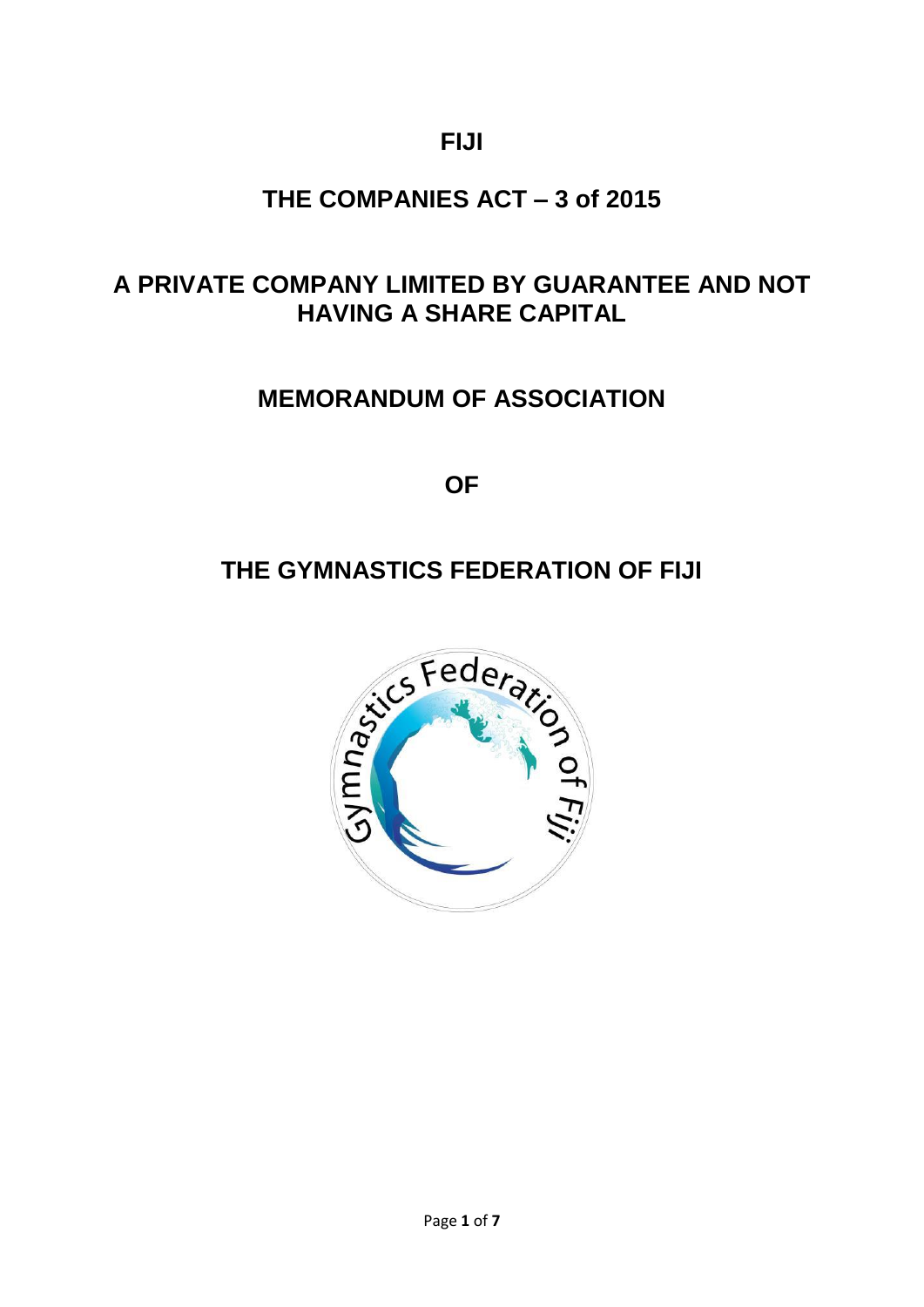## **Contents**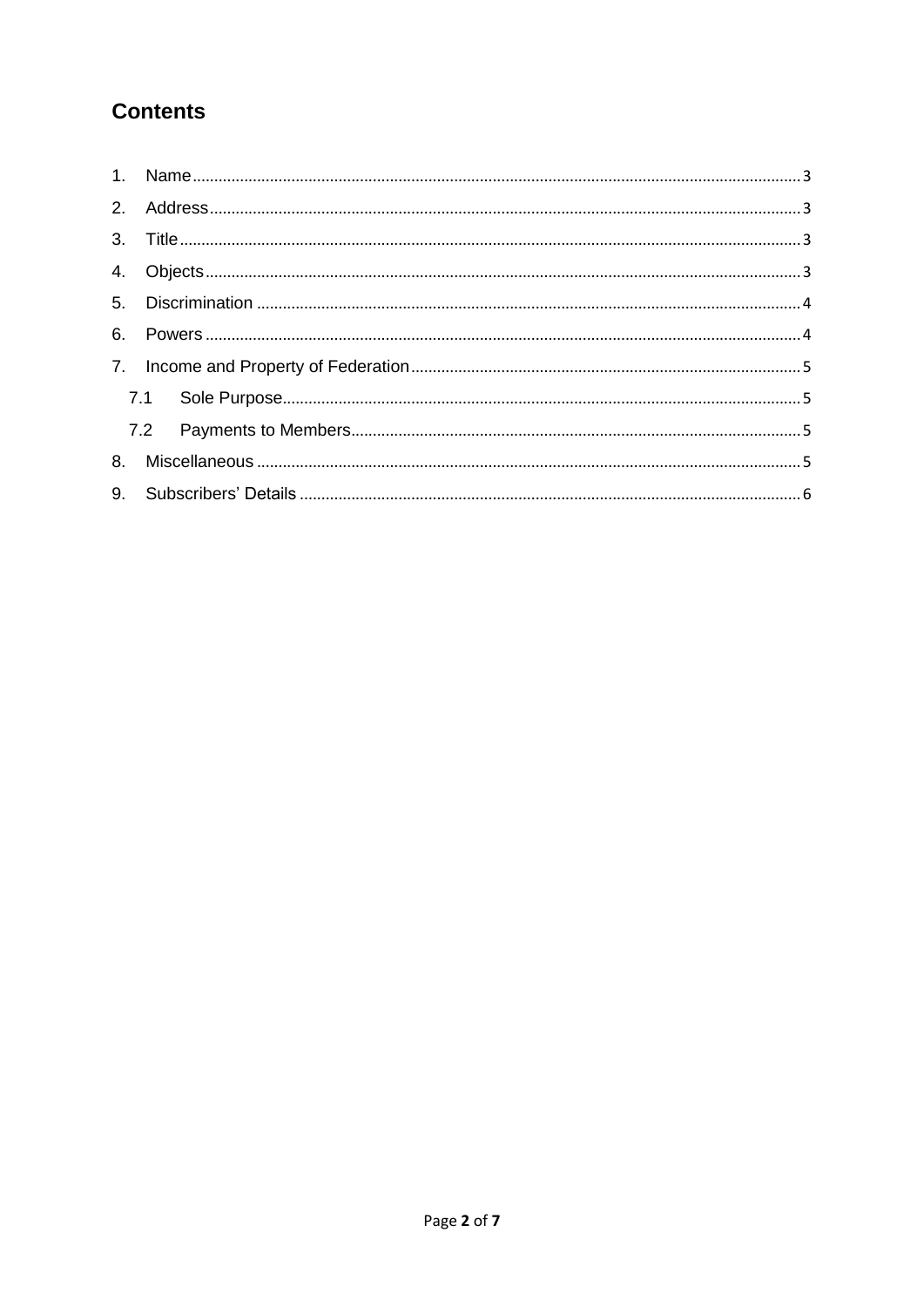#### <span id="page-2-0"></span>**1. Name**

The name of the company is the '**Gymnastics Federation of Fiji'** (the "**Federation**").

#### <span id="page-2-1"></span>**2. Address**

The Registered office of the Federation will be situated at Suva or at such place as the directors shall from time to time determine.

#### <span id="page-2-2"></span>**3. Title**

The Gymnastics Federation of Fiji is composed of individuals, men and women, aged at least 18 who formally requested to become members of the said Federation. It was set up in accordance with the law of Fiji. It is an independent Federation.

The Federation is recognised by the national authority in charge of Physical Education and Sports as well as by the National Olympic Committee of Fiji as being the only organisation having control on gymnastics in the country.

The Federation recognises all the FIG (Fédération Internationale de Gymnastique) Statutes and Regulations and hereby commits to abide by them.

#### <span id="page-2-3"></span>**4. Objects**

The 'Federation Internationale de Gymnastique' ("**FIG**"), is the sole international sporting authority entitled to make and enforce regulations for the encouragement and control of Gymnastics. So that the above authority may be exercised in a fair and equitable manner, FIG has drawn up the Statutes and Regulations governing Gymnastics.

Each national federation shall be presumed to acquiesce in and be bound by the Statutes and Regulations. Subject to such acquiescence and restraint, one single national federation per country shall be recognised by FIG as the sole international sporting power for the enforcement of the present Statutes and Regulations and control of Gymnastics in its own country. The Federation has been so recognised by FIG and delegated by FIG with exercising the Sporting Power for Fiji.

The Objects of the Federation shall be to:

- (a) adopt and exercise the Sporting Power as the national federation for Gymnastics in Fiji and act as the sole Fiji affiliated member of FIG in accordance with the Statutes and Regulations;
- (b) conduct, encourage, promote, advance, control and manage all levels of Gymnastics in Fiji interdependently with Members and others;
- (c) adopt, formulate, issue, interpret and amend Policies for the control and conduct of Gymnastics in Fiji;
- (d) encourage the provision and development of appropriate facilities for participation in Sport;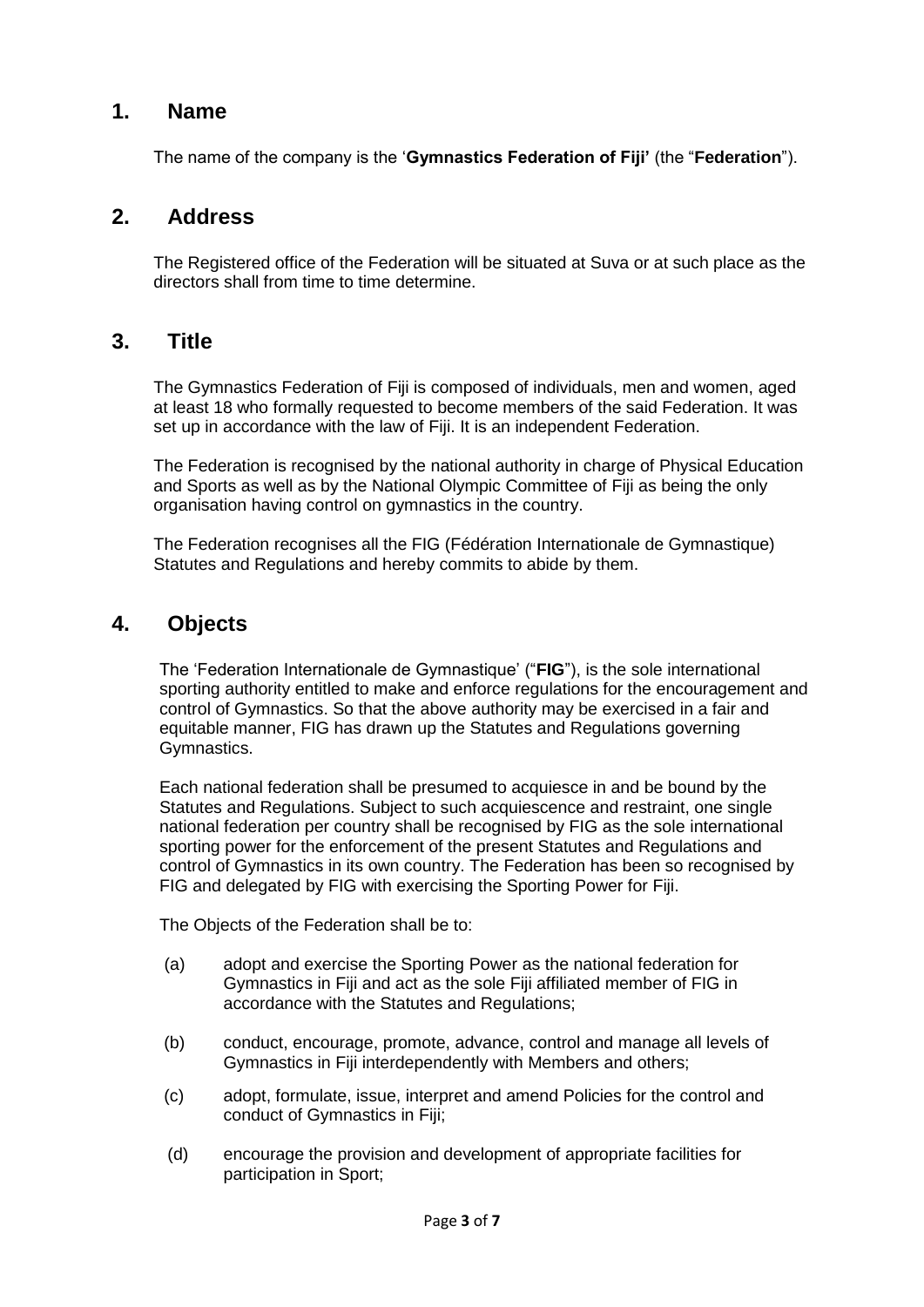- (e) maintain and enhance standards, quality and reputation of Gymnastics for the collective and mutual benefit and interests of members and Gymnastics;
- (f) promote the sport of Gymnastics for commercial, government and public recognition and benefits;
- (g) be the only body entitled to prepare and enter Fiji teams in international Gymnastics competitions;
- (h) promote, control, manage and conduct Gymnastic events, competitions and championships;
- (i) have regard to the public interest in its operations;
- (j) undertake other actions or activities necessary, incidental or conducive to advance these Objects;
- (k) To manage gymnastics on the national level
- (l) To promote the development of gymnastics disciplines; i.e.: Artistic Gymnastics Men and Women Rhythmic Gymnastics Acrobatic Gymnastics Trampoline Gymnastics Aerobic Gymnastics Gymnastics for All
- (m) To work in order to promote health as well as psychic and physic development of the youth;
- (n) To fight against any form of violence, sports injustice and doping;
- (o) To prepare and promote the training of coaches and judges;
- (p) To contribute to and to consolidate the relationships with the FIG and with the other National Gymnastics Federations; and
- (q) To maintain good relationships with the other sports activities in Fiji.

### <span id="page-3-0"></span>**5. Discrimination**

The Federation does not permit any political, religious or racial discrimination within its organisation as well as any violation of the human rights.

#### <span id="page-3-1"></span>**6. Powers**

Solely for furthering the Objects under **clause 2**, the Federation, in addition to the Sporting Power and any other powers it has under the Companies Act (CAP. 247) Fiji, has the legal capacity and powers of a company limited by guarantee as set out under **section 12** of the Companies Act.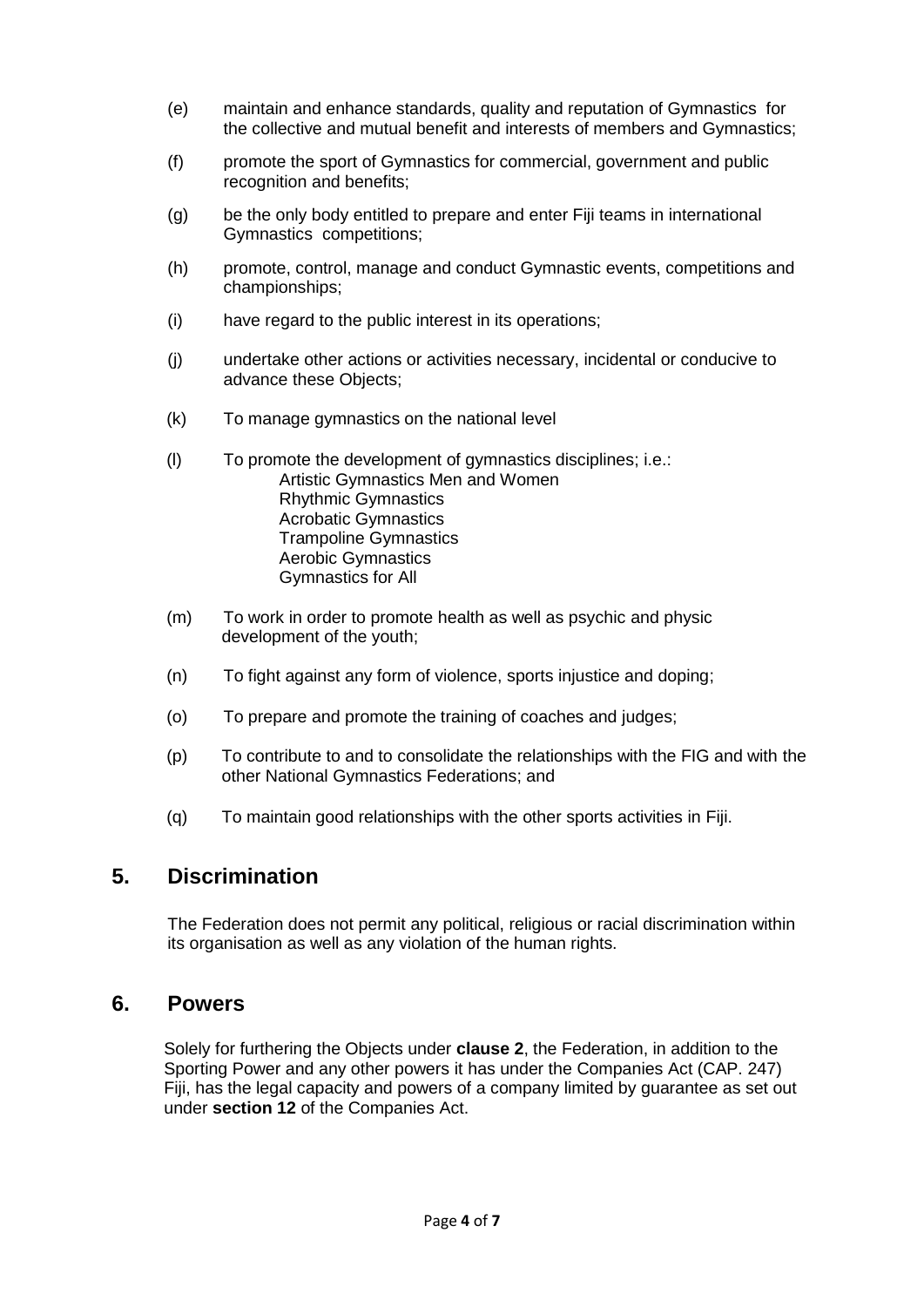### **7. Income and Property of Federation**

### <span id="page-4-0"></span>**7.1 Sole Purpose**

The income and property of the Federation will only be applied towards the promotion of the Objects of the Federation.

#### <span id="page-4-1"></span>**7.2 Payments to Members**

No income or property will be paid or transferred directly or indirectly to any Member except for payments to a Member:

- (a) in return for any services rendered or goods supplied in the ordinary and usual course of business to the Federation; or
- (b) of interest at a rate not exceeding current bank overdraft rates of interest for moneys lent; or
- (c) of reasonable rent for premises let to the Federation by them.

### <span id="page-4-2"></span>**8. Miscellaneous**

The nationality of gymnasts and the participation in the OG are ruled by the FIG Statutes.

Any unexpected case or any case not provided for (e.g. Code of Discipline and disciplinary measures) shall be settled by the Board in accordance with FIG Statutes where applicable. For instance it could be about the code of discipline, the ethic code, or some disciplinary measures. Moreover, the WADA rules must be enforced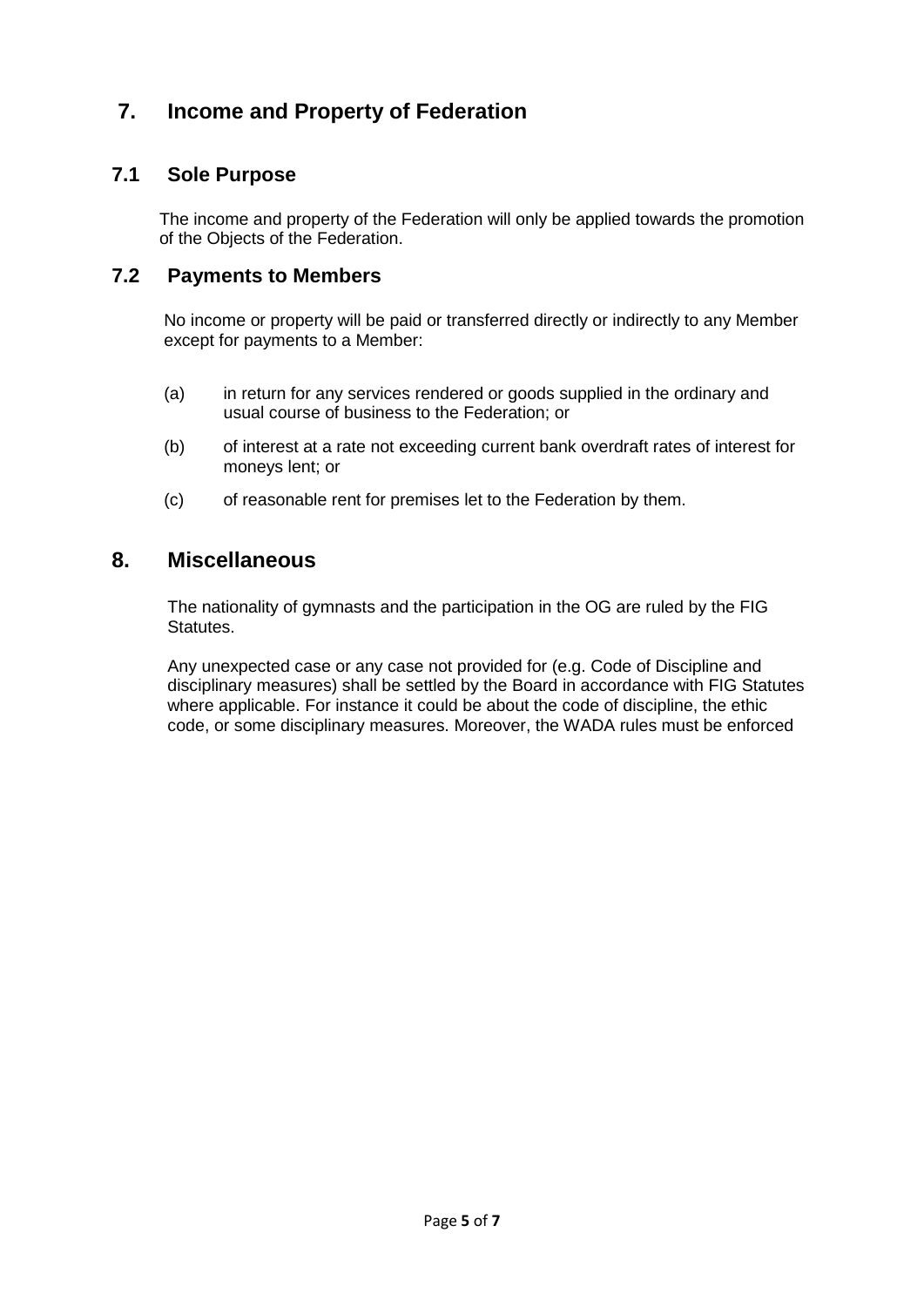We, the persons whose names, addresses and descriptions are subscribed are desirous of being formed into a company in pursuance of this Memorandum of Association and we respectively agree to take the number of shares in the capital of the Company set opposite our respective names.

| <b>Names, Addresses</b><br>and Occupations<br>of Subscribers | Subscribers'<br><b>Signatures</b> | <b>No. of Shares</b><br>taken by each<br><b>Subscriber</b> |
|--------------------------------------------------------------|-----------------------------------|------------------------------------------------------------|
|                                                              |                                   |                                                            |
| 1. Name: Mherina Mhalzabeen                                  |                                   |                                                            |
| Surname: Ahmed                                               |                                   |                                                            |
| <b>Address: Navakai Settlement</b>                           | mate                              |                                                            |
| Suburb: Nadi                                                 |                                   |                                                            |
| State: Ba                                                    |                                   |                                                            |
| Country: Fiji                                                |                                   |                                                            |
| <b>Occupation: Student / Accountant</b>                      |                                   |                                                            |
| TIN: 01-19490-0-4                                            |                                   | B. Kno Inl                                                 |
|                                                              |                                   |                                                            |
|                                                              |                                   |                                                            |
| 2. Name: Darlene Anne                                        |                                   |                                                            |
| Surname: Underwood                                           |                                   |                                                            |
| <b>Address: 4 Arts Village Centre</b>                        |                                   |                                                            |
| Suburb: Pacific Harbour, Deuba                               |                                   |                                                            |
| State:                                                       |                                   |                                                            |
| Country: Fiji                                                |                                   |                                                            |
| <b>Occupation:</b> Event Producer                            |                                   |                                                            |
| TIN: 21-01117-0-3                                            | K Norder                          |                                                            |
|                                                              |                                   |                                                            |
|                                                              |                                   |                                                            |